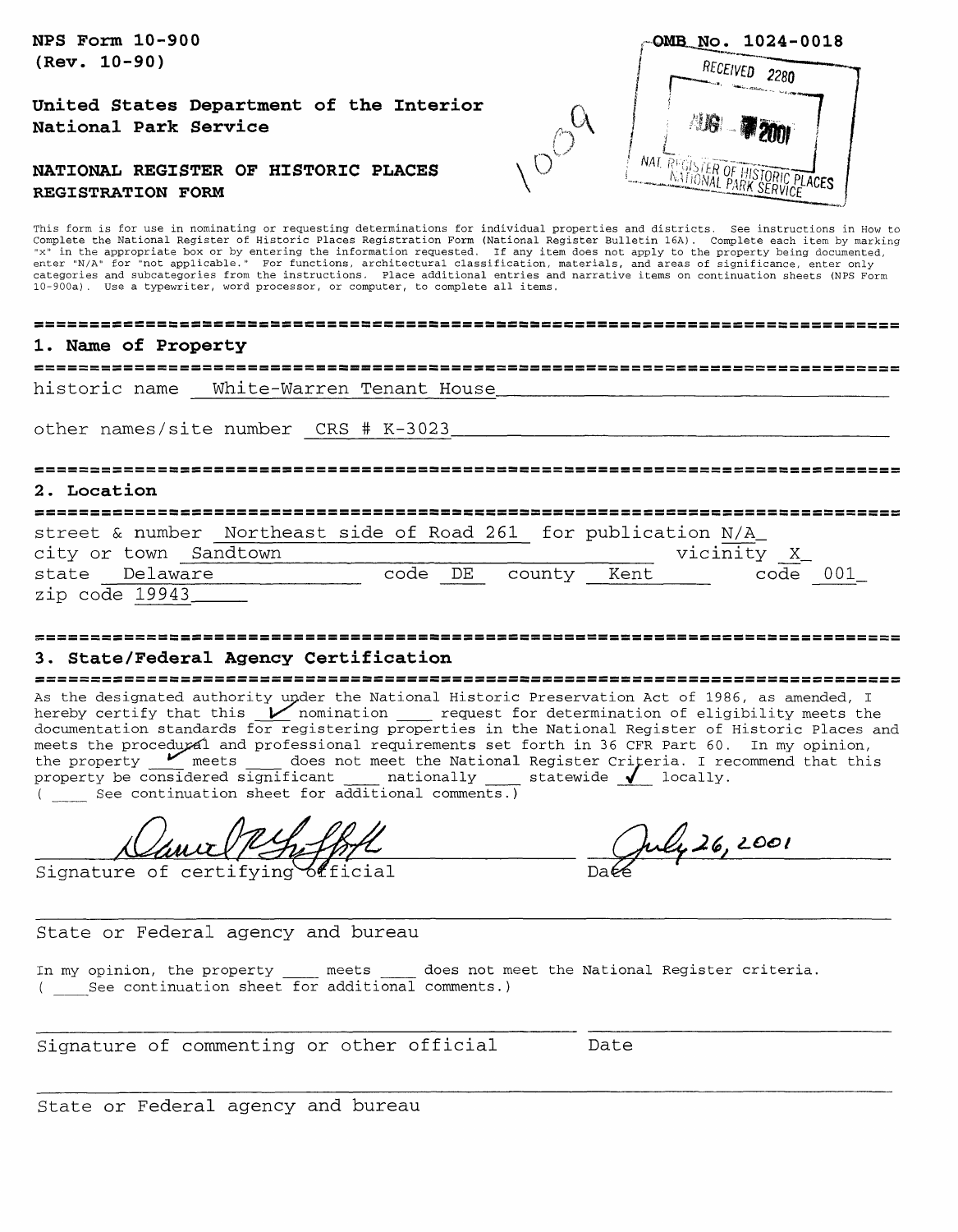| 4. Natiónal Park Service Certification                                                                                |                                                    |           |
|-----------------------------------------------------------------------------------------------------------------------|----------------------------------------------------|-----------|
| <u>,,,,,,,,,,,,,,,,,,,,,,,,,,,,</u><br>I, hereby certify that this property is:                                       |                                                    |           |
| entered in the National Register<br>See continuation sheet.<br>determined eligible for the<br>National Register       | <b>Finlered</b> in the<br><b>National Register</b> |           |
| See continuation sheet.<br>determined not eligible for the<br>National Register<br>removed from the National Register |                                                    |           |
|                                                                                                                       |                                                    |           |
|                                                                                                                       | Signature of Keeper Date                           | of Action |
| Ownership of Property (Check as many boxes as apply)<br>X private<br>- Public-local<br>Public-State<br>Public-Federal |                                                    |           |
| Category of Property (Check only one box)<br>X building(s)<br>- district<br>site<br>structure<br>object               |                                                    |           |
| Number of Resources within Property                                                                                   |                                                    |           |

Register 0\_

Name of related multiple property listing (Enter "N/A" if property is not part of a multiple property listing.) The House and Garden in Central Delaware, 1780-1930+/-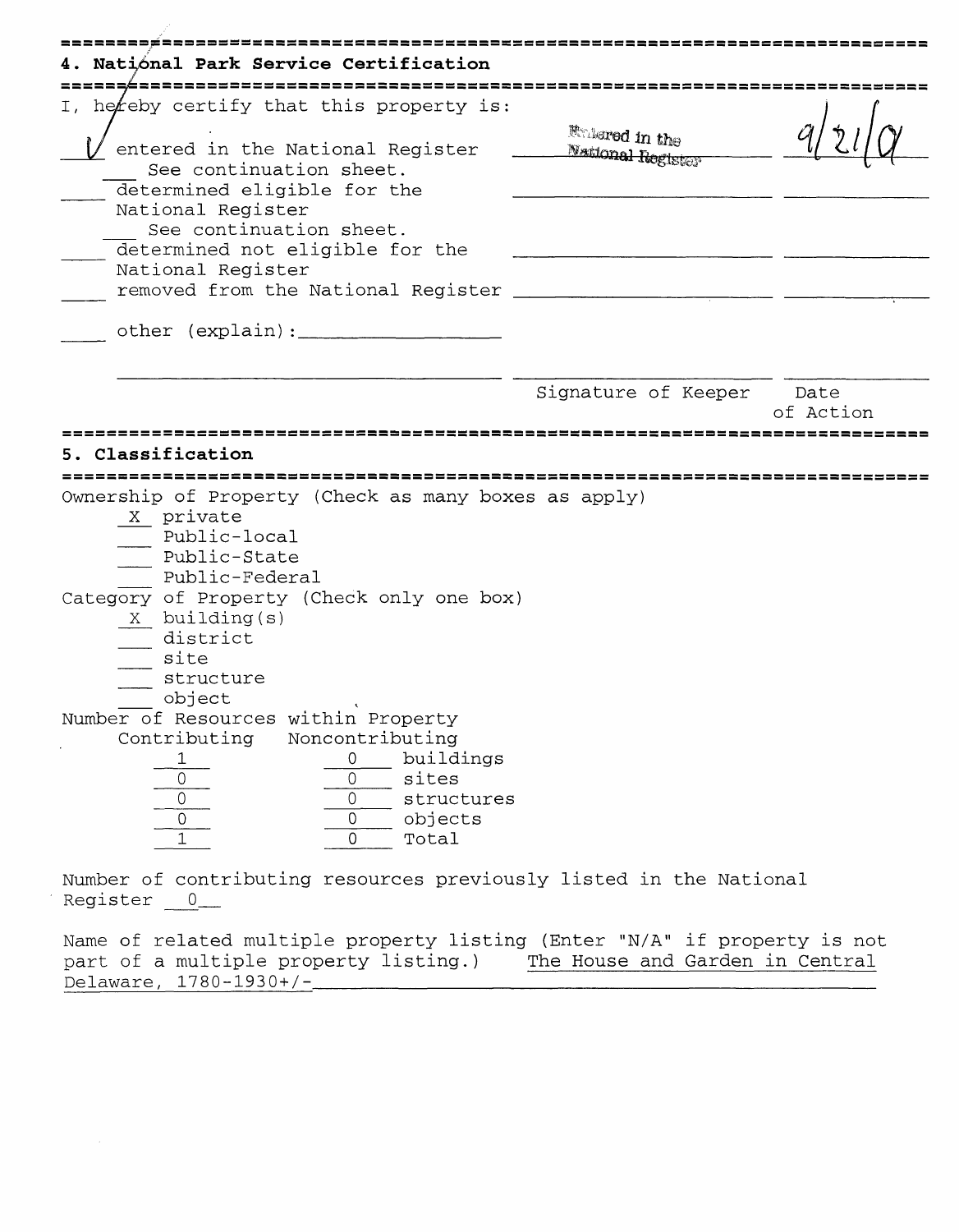| Historic Functions (Enter categories from instructions)                 |                                         |                                                                                                                                |  |
|-------------------------------------------------------------------------|-----------------------------------------|--------------------------------------------------------------------------------------------------------------------------------|--|
| Cat: Domestic                                                           |                                         | Sub: single dwelling/house and garden                                                                                          |  |
|                                                                         |                                         |                                                                                                                                |  |
|                                                                         |                                         |                                                                                                                                |  |
|                                                                         |                                         |                                                                                                                                |  |
|                                                                         |                                         |                                                                                                                                |  |
| Current Functions (Enter categories from instructions)<br>Cat: Domestic |                                         | Sub: single dwelling/tenant house                                                                                              |  |
|                                                                         | <u> 1990 - Johann Barbara, martin d</u> | vacant<br><u> 1980 - Antonio Alemania, prima prestava de la provincia de la provincia de la provincia de la provincia de l</u> |  |
|                                                                         |                                         |                                                                                                                                |  |
|                                                                         |                                         |                                                                                                                                |  |
|                                                                         |                                         |                                                                                                                                |  |
|                                                                         |                                         |                                                                                                                                |  |
|                                                                         |                                         |                                                                                                                                |  |
| 7. Description                                                          |                                         |                                                                                                                                |  |
|                                                                         |                                         |                                                                                                                                |  |
| Architectural Classification (Enter categories from instructions)       |                                         |                                                                                                                                |  |
| Late 19th century/no style                                              |                                         |                                                                                                                                |  |
|                                                                         |                                         |                                                                                                                                |  |
| Materials (Enter categories from instructions)<br>foundation stone      |                                         |                                                                                                                                |  |
| metal and asphalt<br>roof                                               |                                         |                                                                                                                                |  |
|                                                                         |                                         |                                                                                                                                |  |
|                                                                         | walls asbestos                          |                                                                                                                                |  |

See continuation sheets.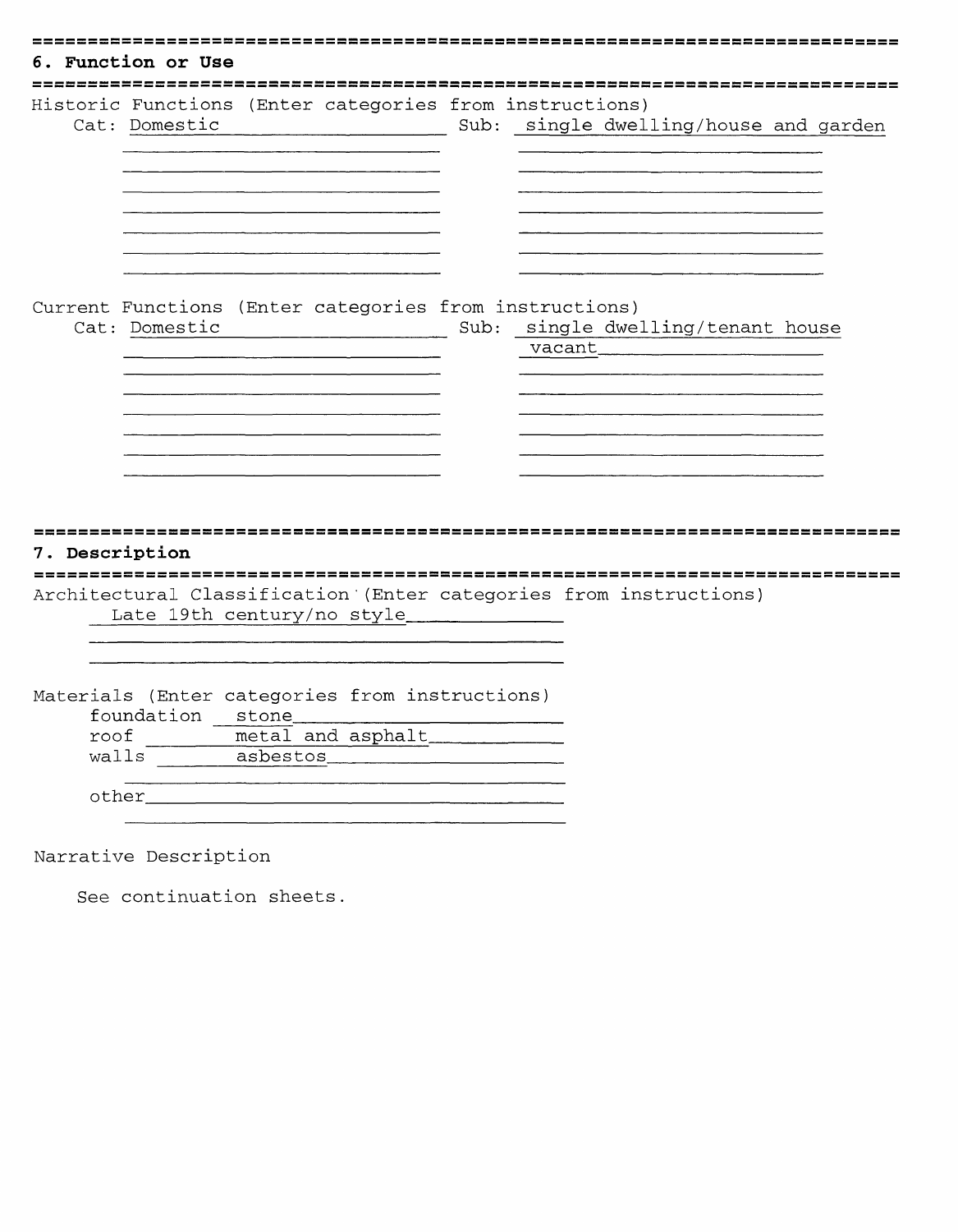#### 

#### **8. Statement of Significance**

Applicable National Register Criteria (Mark "x" in one or more boxes for the criteria qualifying the property for National Register listing)

- X A Property is associated with events that have made a significant contribution to the broad patterns of our history.
	- \_\_\_ B Property is associated with the lives of persons significant in our past.
- X C Property embodies the distinctive characteristics of a type, period, or method of construction or represents the work of a master, or possesses high artistic values, or represents a significant and distinguishable entity whose components lack individual distinction.
- D Property has yielded, or is likely to yield information important in prehistory or history.

Criteria Considerations (Mark "X" in all the boxes that apply.)

- A owned by a religious institution or used for religious purposes.
- X **B** removed from its original location.
- **C** a birthplace or a grave.
- D a cemetery.
- E a reconstructed building, object, or structure.
- $\begin{array}{cc} \begin{array}{cc} \text{F} & a \end{array}$  commemorative property.
	- G less than 50 years of age or achieved significance within the past 50 years.

Areas of Significance (Enter categories from instructions)

|                                     | Period of Significance 1870-1930+/-                                 |
|-------------------------------------|---------------------------------------------------------------------|
| Significant Dates                   | N/A                                                                 |
|                                     | Significant Person (Complete if Criterion B is marked above)<br>N/A |
| Cultural Affiliation                | N/A                                                                 |
| Architect/Builder                   |                                                                     |
| Narrative Statement of Significance |                                                                     |
| See continuation sheets.            |                                                                     |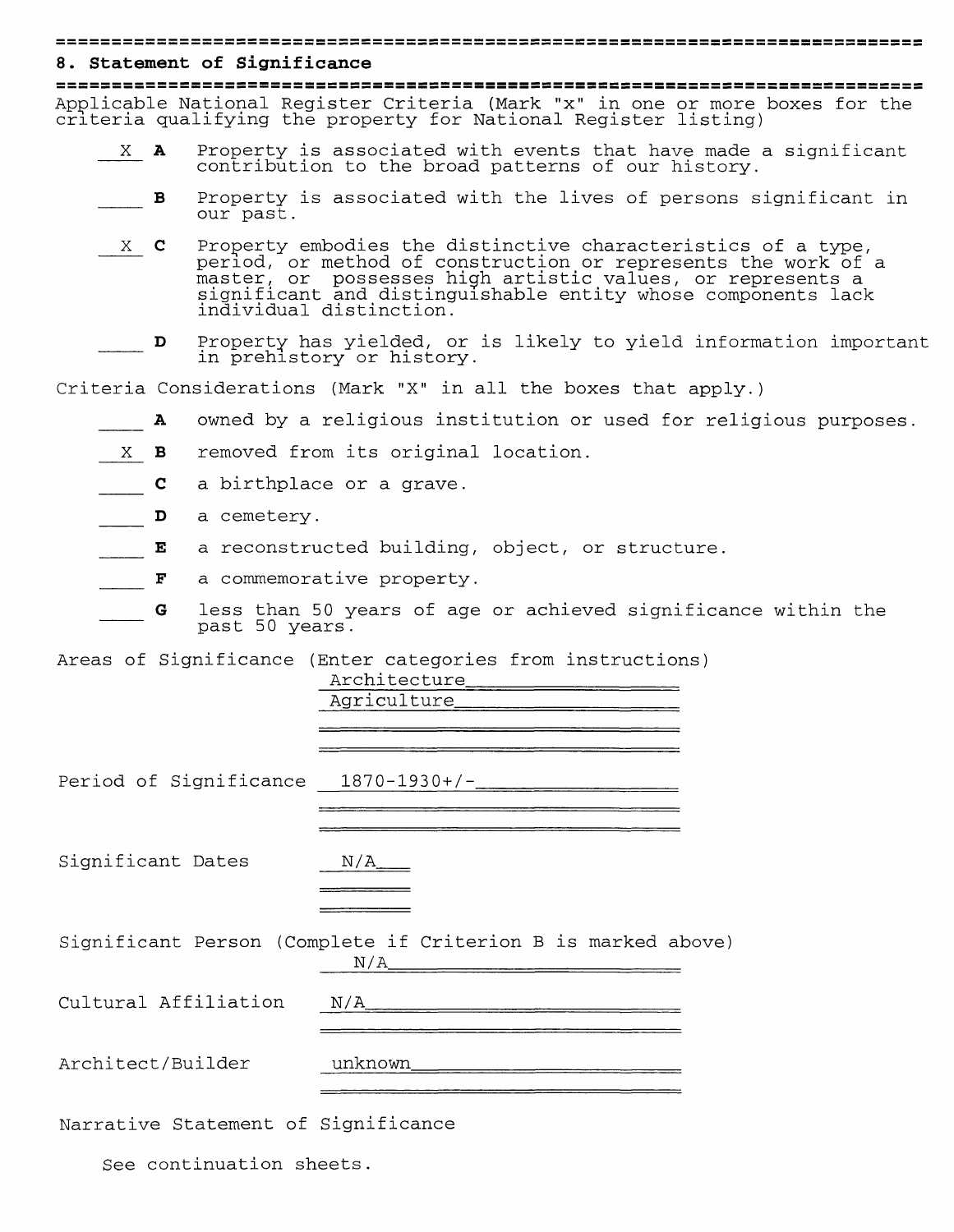# **9. Major Bibliographical References** cesses is contrared in the books serves are clusted to the books, articles, and other sources used in preparing this form on one or more continuation sheets.) Previous documentation on file (NFS) preliminary determination of individual listing (36 CFR 67) has been requested. \_\_ previously listed in the National Register previously determined eligible by the National Register \_\_ designated a National Historic Landmark \_\_ recorded by Historic American Buildings Survey #\_\_\_\_\_\_\_\_\_ \_\_ recorded by Historic American Engineering Record #\_\_\_\_\_\_\_\_\_ Primary Location of Additional Data X State Historic Preservation Office \_\_\_ Other State agency Federal agency \_\_ Local government \_\_ University X Other Name of repository: Center for Historic Architecture and Design, University of Delaware

# **10. Geographical Data** Acreage of Property 1 acre

UTM References (Place additional UTM references on a continuation sheet

Zone Easting Northing Zone Easting Northing  $\frac{1}{2}$   $\frac{18}{4}$   $\frac{441920}{4}$   $\frac{4318500}{4}$   $\frac{3}{4}$   $\frac{2}{4}$   $\frac{3}{4}$ 2 \_ \_\_\_\_\_ \_\_\_\_\_\_ 4 \_ \_\_\_\_\_\_ \_\_\_\_\_\_ See continuation sheet.

Verbal Boundary Description

See continuation sheet.

Boundary Justification

See continuation sheet.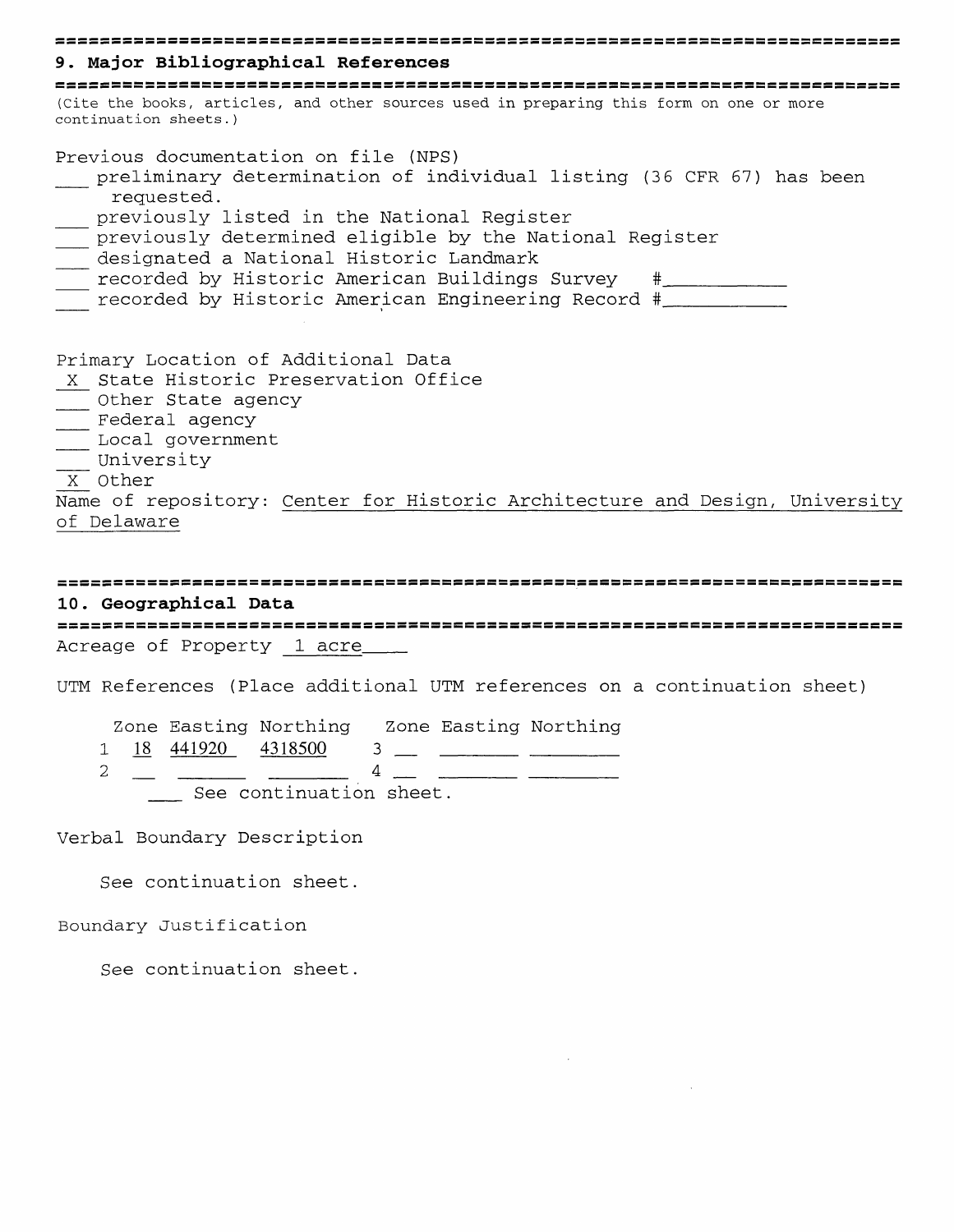|  | 11. Form Prepared By |  |  |  |  |
|--|----------------------|--|--|--|--|

| name/title Rebecca Sheppard, Associate Director; Anna Andrzejewski and |
|------------------------------------------------------------------------|
| Deidre McCarthy, Graduate Research Assistants                          |
| organization Center for Historic Architecture and Design               |
| date May, 2001_____                                                    |
|                                                                        |

street & number University of Delaware\_\_\_\_\_\_ telephone (302) 831-8097

city or town <u>Newark encorrections</u> at the DE zip code 19716

**Additional Documentation**

# 

Continuation Sheets

USGS map Tax parcel map Historic maps

black and white photographs

| Property Owner                                          |  |  |  |  |  |  |  |  |
|---------------------------------------------------------|--|--|--|--|--|--|--|--|
| (Complete this item at the request of the SHPO or FPO.) |  |  |  |  |  |  |  |  |
| name Elva G. Warren                                     |  |  |  |  |  |  |  |  |

street & number 511 Bayberry Lane \_\_\_\_\_\_\_\_\_\_\_\_ telephone (302) 284-4168

city or town Felton\_\_\_\_\_\_\_\_\_\_\_\_\_\_\_\_\_\_\_\_\_ state DE zip code 19943

Paperwork Reduction Act Statement: This information is being collected for applications to the National Register of Historic Places to nominate properties for listing or determine eligibility for listing, to list properties, and to amend existing listings. Response to this request is required to obtain a benefit in accordance with the National Historic Preservation Act, as amended (16 U.S.C. 470 et seq.).

Estimated Burden Statement: Public reporting burden for this form is estimated to average 18.1 hours per response including the time for reviewing instructions, gathering and maintaining data, and completing and reviewing the form. Direct comments regarding this burden estimate or any aspect of this form to the Chief, Administrative Services Division, National Park Service, P.O. Box 37127, Washington, DC 20013-7127; and the Office of Management and Budget, Paperwork Reductions Project (1024-0018), Washington, DC 20503.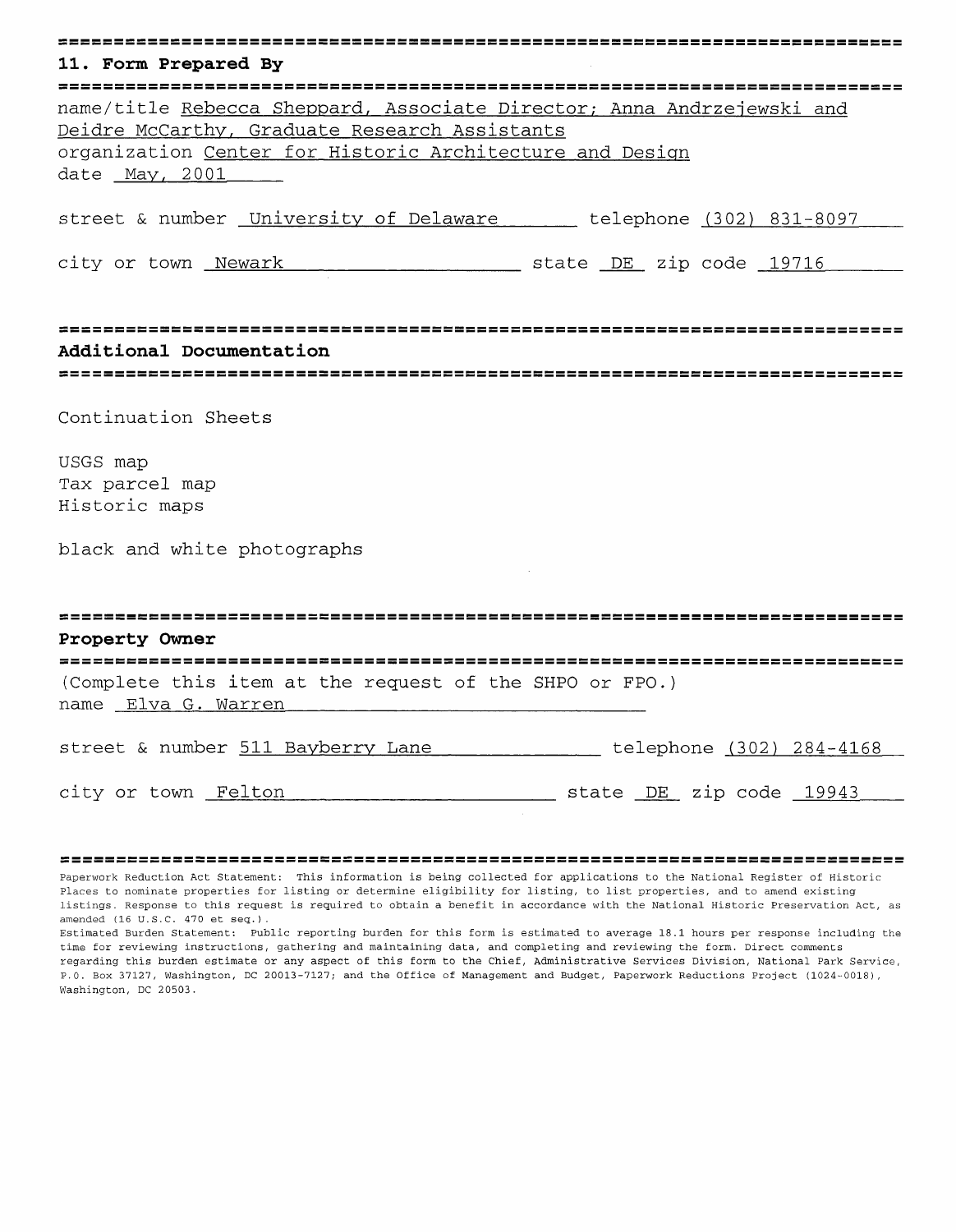**NFS Form 10-900-a (8-86)**

**United States Department of the Interior National Park Service**

# **NATIONAL REGISTER OF HISTORIC PLACES CONTINUATION SHEET**

| Section | $\overline{7}$ | Page $1$ | White-Warren Tenant House<br>name of property                             |
|---------|----------------|----------|---------------------------------------------------------------------------|
|         |                |          | Kent County, Delaware<br>county and State                                 |
|         |                |          | House and Garden in Central Delaware<br>name of multiple property listing |
|         |                |          |                                                                           |

The White-Warren Tenant House stands in South Murderkill Hundred, Kent County, on the south side of Sandtown Road, approximately 0.2 miles east of the intersection with Cabin Ridge Road. The house, which has no outbuildings with it, stands about 1/4 of a mile north of the eighteenth-century White-Warren Farm complex, located along a shallow ditch. Like other tenant dwellings and house and gardens, the White-Warren Tenant House was placed on the edge of a field, so that it would not interfere with farming operations. Before the dwelling was moved to its current location around 1930, it was one of several house and gardens that lay near the treeline on the edge of the Warren-White Farm.<sup>1</sup> The surviving house and garden was most likely built in the 1860s or 1870s as a one-room plan dwelling, with the second floor exhibiting only whitewash on rafters and studs. A narrow winder stair linked the first and second floor spaces. During the first quarter of the twentieth century an addition to the gable end of the dwelling reorganized the living space, providing a stair passage and parlor on the ground floor and two bedrooms on the second floor.

The White-Warren Tenant House meets the eligibility criteria for listing as a house and garden dwelling in terms of physical requirements in the following manner. The original block of the dwelling retains its threebay, one-and-one-half-story hall-chamber form with a single finished room on the first floor and an additional room under the roof. A winder stair stands in one corner of the main room, next to the location of the original chimney. Evidence survives to indicate the placement of the chimney and hearth; the replacement chimney was reduced in size and fitted for stove-pipe access. Interior finish in the dwelling reflects two distinct periods: the first period was marked by whitewash over timbers in the second floor and whitewash over vertical board paneling on the first floor; in the second period, this earlier finish was covered on the first floor by gypsum board and later a layer of thin paneling. Treatment of doors and windows is very simple, and the early twentieth-century addition reflects the same level of finish. In keeping with the original design and intent of the house and garden building type, the White-Warren Tenant House was moved from its earlier location along the treeline, but remains on the same farm property and maintains its visual connection to the farm dwelling.

Originally consisting of a frame, one-room, one-and-one-half-story block, which dates to the last quarter of the nineteenth century, the dwelling received two additions in the early twentieth century: a two-bay, twostory, side-passage, single-pile front section, and a one-room, one-story, shed-roofed kitchen that projects off the back of the original block. Occupied by farm laborers working on the White-Warren Farm until very recently, the White-Warren Tenant House retains much of its architectural integrity.

<sup>&</sup>lt;sup>1</sup>Interview with Albert D. Warren, January 1995.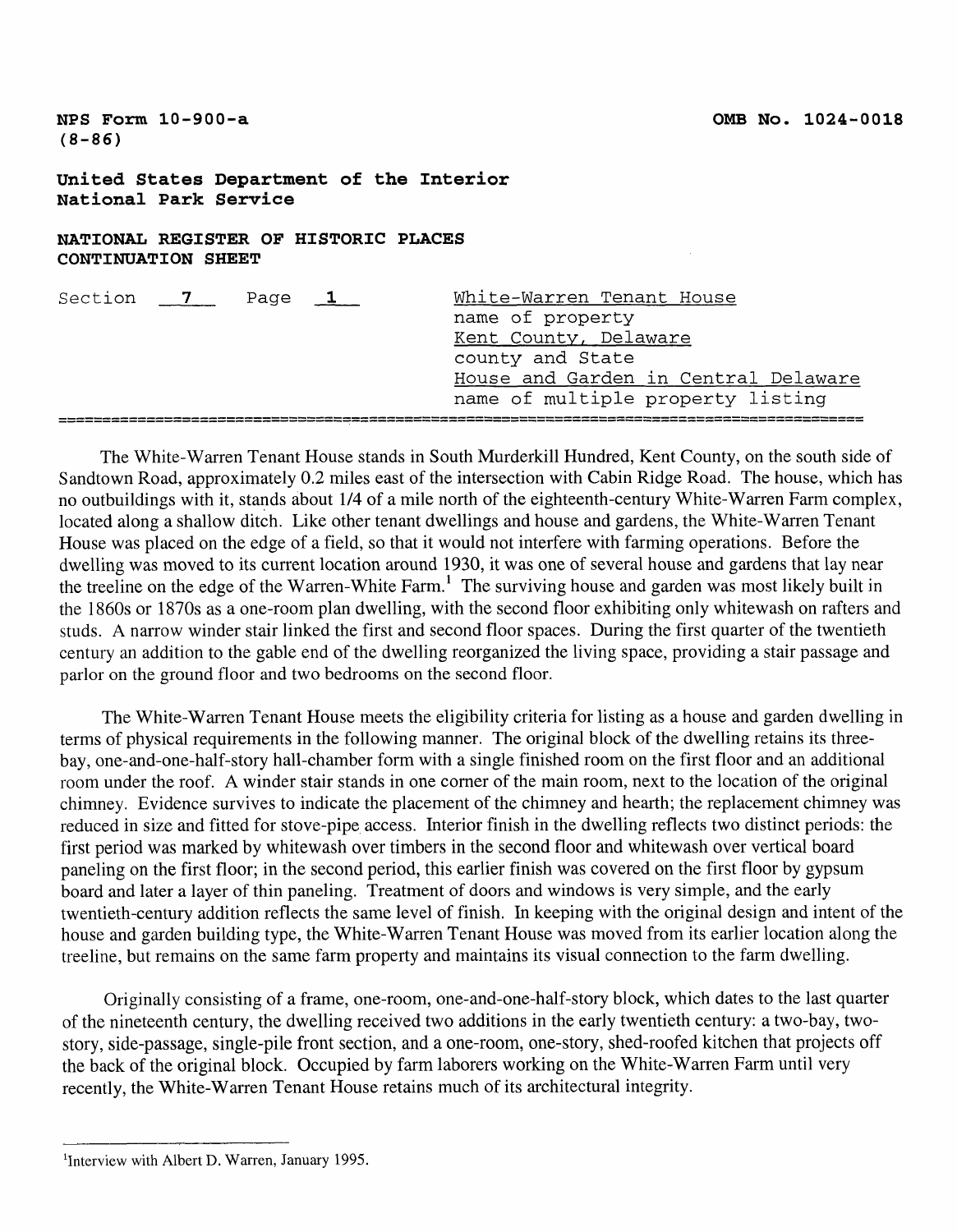**NFS Form 10-900-a (8-86)**

#### **United States Department of the Interior National Park Service**

# **NATIONAL REGISTER OF HISTORIC PLACES CONTINUATION SHEET**

| Section 7 | Page 2 | White-Warren Tenant House            |
|-----------|--------|--------------------------------------|
|           |        | name of property                     |
|           |        | Kent County, Delaware                |
|           |        | county and State                     |
|           |        | House and Garden in Central Delaware |
|           |        | name of multiple property listing    |
|           |        |                                      |

The original hall-chamber plan, one-and-one-half-story late-nineteenth-century section measures 14'6"x 15'6". The front, or northwest, elevation contains a central door flanked by two six-over-six double-hung sash windows, unevenly spaced across the facade. A second door on the southeast elevation, roughly aligned with the front door, originally provided access to the rear yard. The southeast elevation contains a single six-over-six double-hung sash window, located northeast of the door.

Decoration on the interior is very sparse; window surrounds are butt-jointed, and the mantle over the pot belly stove is equally modest. The original flooring on the first and second stories survives. The floorboards are two inches wide, and laid with both cut and wire nails. The ceiling in the first floor room is covered with twentieth-century wainscoting. The current chimney stack, designed for stove use, is located on the northeast gable end. This stack likely replaced an earlier chimney, although the wall has been rebuilt and obscures evidence of the size of the original stack and its exact location. Adjacent to the stack is a winder stair that leads to the unfinished half-story above. This space retains evidence of whitewash on all of the walls, which consist only of irregularly placed exposed studs and the interior of the weatherboard covering the exterior of the building. Whitewash also appears on the circular-sawn rafters up to a height of five feet. The rafters rest on the plate with bird's-mouth joints, and are butt-jointed at the peak. The original wooden-shingle roof survives under a later covering of tin. Overall, the original block retains much of its original materials, sometimes hidden beneath modern coverings, and still retains the feeling of its original hall-chamber configuration.

Two twentieth-century additions flank the southwest and northeast gable ends of the original block. The earliest addition, accessed through a doorway on the southwest side of the older section, was a two-bay, twostory, side-passage, side-gabled wing that abutted the southwest gable end and provided a major expansion of living space. Although additions of this type often prompted a reorientation of the dwelling, that does not appear to be the case with this building. While the wing is clearly a side-passage, single-pile plan, there is no evidence that a door ever entered the passage. A window fills the bay of the passage; the only doors on the wing are located on the northeast elevation. One opens from the rear of the passage into the original block; the second opens from the single room on the first floor to the original front yard.

Windows on the front of the addition follow a symmetrical and balanced pattern, with two four-over-four double-hung sash windows on the first story and two six-over-six double-hung sash windows on the second floor. A single six-over-six window is located in the second story of each gable end, offset to the north side of the elevation. An interior, gable-end chimney stood on the northwest wall of the parlor. On the southeast, the passage contains a single-run stair to the second story. The second floor contained two small bedrooms off the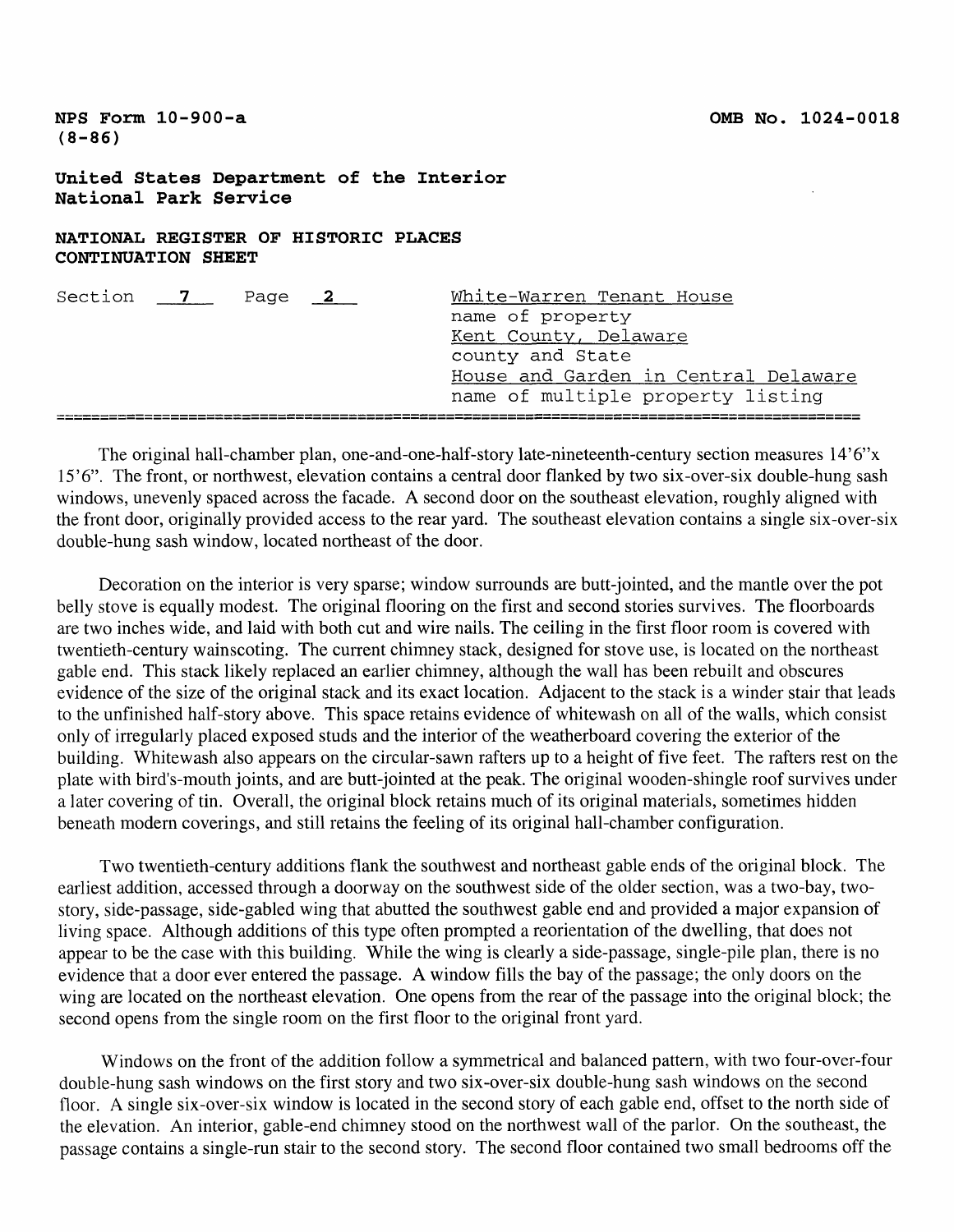**NFS Form 10-900-a (8-86)**

**United States Department of the Interior National Park Service**

# **NATIONAL REGISTER OF HISTORIC PLACES CONTINUATION SHEET**

| Section 7 | Page $3$ | White-Warren Tenant House            |
|-----------|----------|--------------------------------------|
|           |          | name of property                     |
|           |          | Kent County, Delaware                |
|           |          | county and State                     |
|           |          | House and Garden in Central Delaware |
|           |          | name of multiple property listing    |
|           |          |                                      |

hallway, which ran along the northeast side of the addition. Gypsum board, added during the mid-twentieth century, now covers most of the major wall surfaces in this wing.

The second addition projects off the rear of the original building. This one-story shed-roofed wing contains the kitchen and bathroom, and was added to the building shortly after it was moved to its current location from the woods along the edge of the property in 1930. The space is accessed both through an interior door on the northeast end of the original section, and from an exterior door that enters into the rear yard. Decoration in this room echoes the simple feeling of the earlier parts of the house, consisting of plain white fascia surrounds.

Contributing dwelling Non-contributing none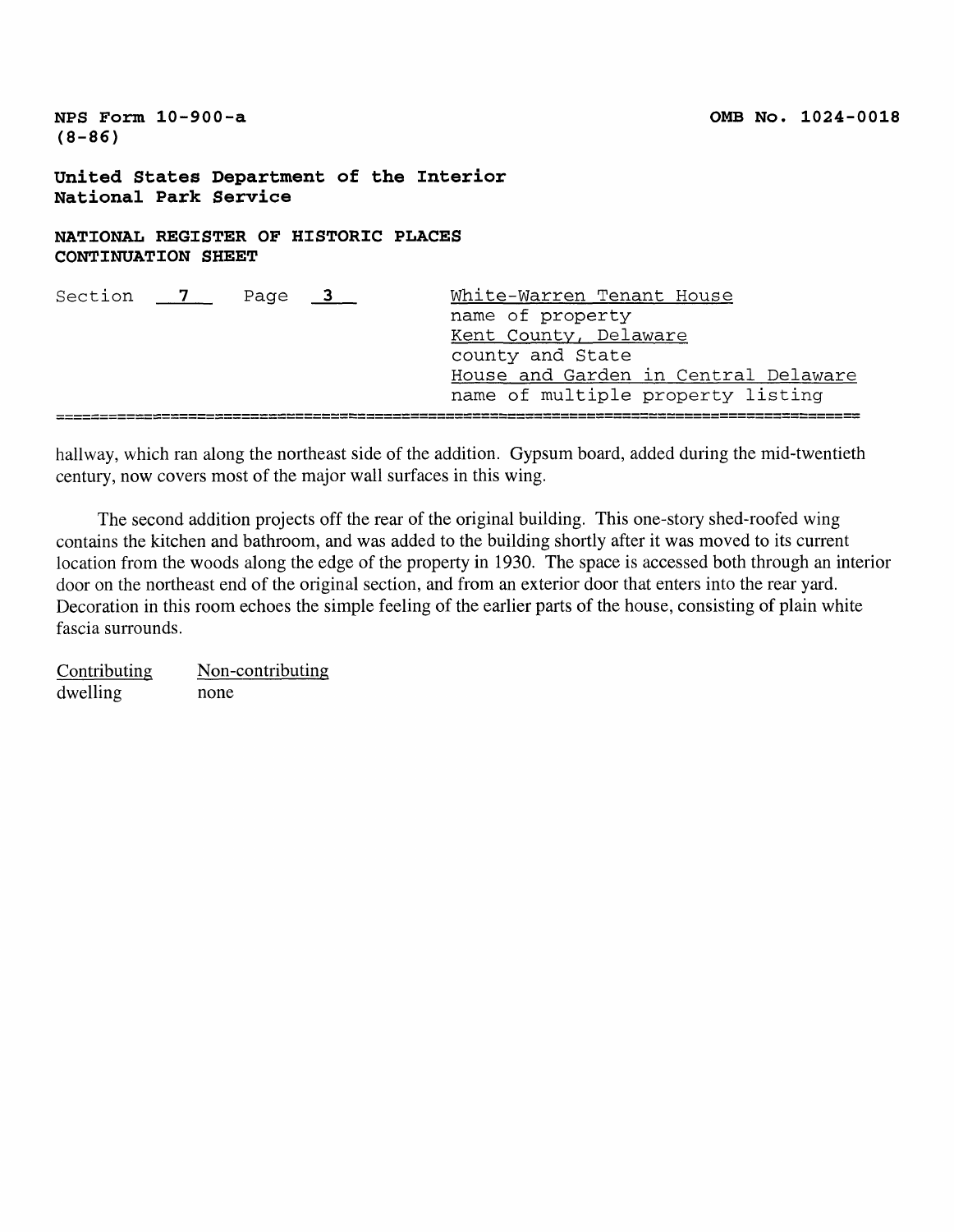**United States Department of the Interior National Park Service**

NATIONAL REGISTER OF HISTORIC PLACES **CONTINUATION SHEET** 

| Section | $\overline{8}$ | Page | $\mathbf{1}$ | White-Warren Tenant House         |  |  |  |                                      |
|---------|----------------|------|--------------|-----------------------------------|--|--|--|--------------------------------------|
|         |                |      |              | name of property                  |  |  |  |                                      |
|         |                |      |              | Kent County, Delaware             |  |  |  |                                      |
|         |                |      |              | county and State                  |  |  |  |                                      |
|         |                |      |              |                                   |  |  |  | House and Garden in Central Delaware |
|         |                |      |              | name of multiple property listing |  |  |  |                                      |
|         |                |      |              |                                   |  |  |  |                                      |

The White-Warren Tenant House is eligible for listing on the National Register of Historic Places under Criterion A for its association with the changing agricultural practices of central Delaware in the nineteenth century, and the appearance of the house and garden dwelling as a specific building type. The White-Warren Tenant House is eligible under National Register Criterion C because it is a typical example for a physically identifiable vernacular property type, identified as a "House and Garden". The social status of the occupants was as evident and planned into the design of these buildings as it was in the larger, more impressive dwellings of the wealthy farm owners. The general characteristics of the property type were identified by nineteenth century agricultural reformers as appropriate for tenants and laborers and their families. This physical form was used throughout the nineteenth and early-twentieth centuries and persists on the landscape to this day. The White-Warren Tenant House conforms to the house and garden building type by retaining its original hallchamber plan, plain finish, winder stair and evidence for location of the original chimney. Also significant is the fact that the building was moved, which is a hallmark of the house and garden building type. In keeping with its original design and intent, the White-Warren Tenant House was moved from its earlier location along the tree line, but remains on the same farm property and maintains its visual connection to the main farm dwelling, therefore maintaining its eligibility under Criteria Consideration B. The White-Warren Tenant House retains eight of the eleven physical criteria defining the house and garden dwelling property type.

In response to demographic pressures, changing agricultural practices, and the influence of agricultural reform writers, central Delaware farmers began to develop new strategies for dealing with married agricultural laborers and their families during the nineteenth century. They constructed dwellings specifically designed to house these laborers and established lease-labor arrangements that governed both labor obligations and housing rental. Known as a "house and garden," these buildings typically took the form of one finished room and a rough kitchen shed on the ground floor, with a winder stair leading to a second room under the roof. Characterized by extremely plain finish on walls and architectural elements, and built to be easily portable, the dwellings sat on a small plot of ground suitable for a garden and a few animals. Variations in the physical form of the house and garden dwelling include orientation to the road (either gable or elevation), height (1 1/2 or 2 full stories), the number of bays on the front elevation (usually two or three), and the position of a shed (gable end, rear elevation, or none).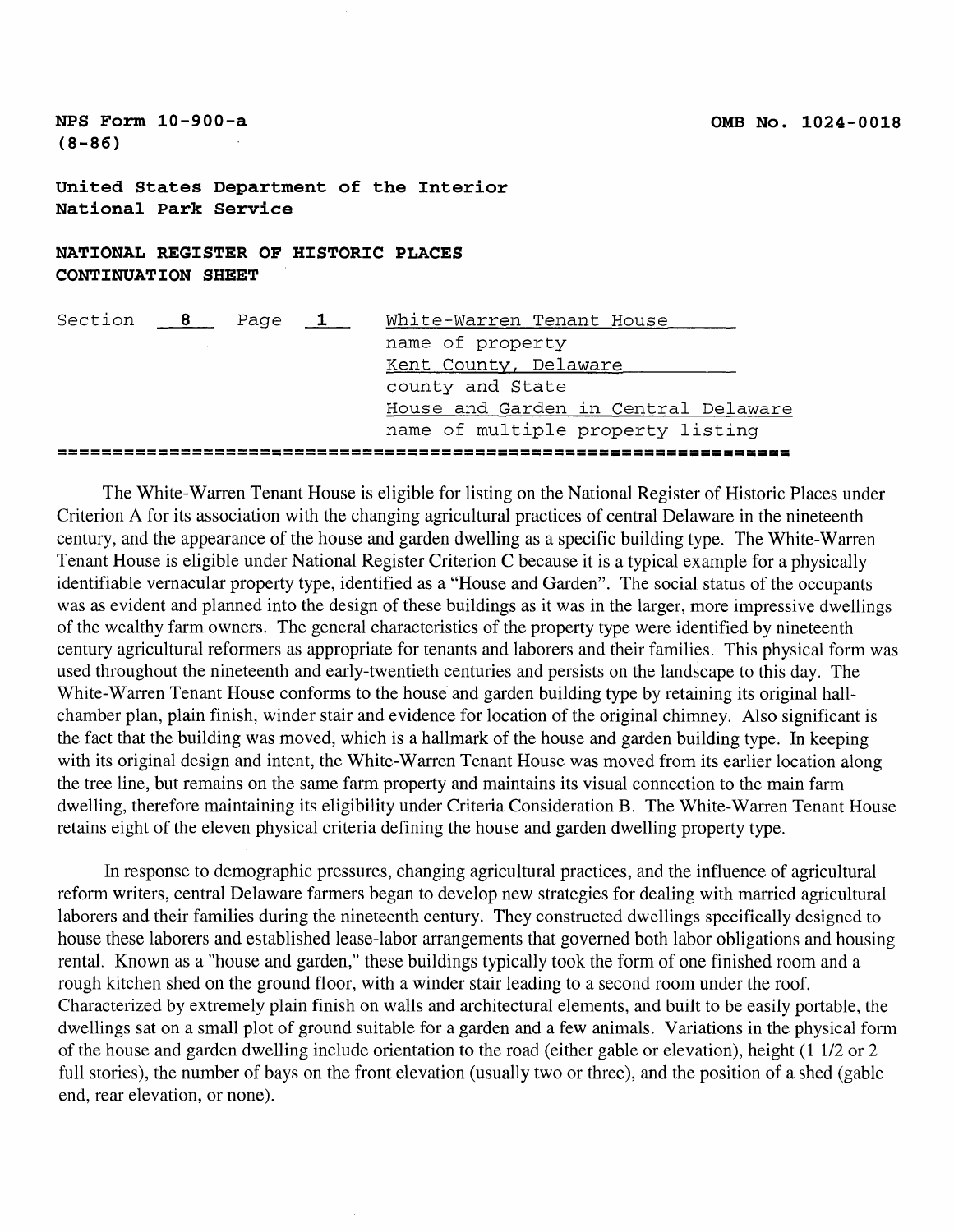**United States Department of the Interior National Park Service**

**NATIONAL REGISTER OF HISTORIC PLACES CONTINUATION SHEET**

| Section | $\overline{\mathbf{8}}$ | Page | $\sim$ $\frac{2}{2}$ | White-Warren Tenant House            |
|---------|-------------------------|------|----------------------|--------------------------------------|
|         |                         |      |                      | name of property                     |
|         |                         |      |                      | Kent County, Delaware                |
|         |                         |      |                      | county and State                     |
|         |                         |      |                      | House and Garden in Central Delaware |
|         |                         |      |                      | name of multiple property listing    |
|         |                         |      |                      |                                      |

The location of these house and garden dwellings within the agricultural landscape represents an important element in their identification during field survey. House and garden dwellings follow a specific locational model that differentiates them from the larger agricultural complexes in the region. Farm complexes tend to be set back from the road, often with a tree-lined lane leading up to the front yard and its garden with ornamental plantings. House and garden dwellings, on the other hand, are generally located on the edges of agricultural properties, either tucked against the trees or in clusters of two to five dwellings along the road. Little space was available for flowers or shrubs. Significantly, despite the distance of these dwellings from the main farm complex, they still remained within visual range of the main farm dwelling and their employer. A second important aspect of the location of these dwellings lies with their portability. Farmers moved their house and garden dwellings about the agricultural landscape frequently. Usually constructed to stand on piers, the buildings changed positions on individual farms and within neighborhoods on a regular basis.

A clear chronology appears in the development of the house and garden as a labor housing solution. In its earliest incarnation (1780-1820), the house and garden model served a wide range of individuals in the rural population of central Delaware. In this period the house and garden dwelling possessed no particular form, but rather represented an accepted practice for housing certain elements of the population. Between 1820 and 1860 farm owners focused on a specific building type as the one most appropriate for housing their agricultural laborers. They combined this traditional building plan with the accepted practice associated with the concept of the house and garden to solve some of their labor housing needs. In this period, farmers most commonly controlled these house and garden dwellings as part of their farm property, but after 1860 some farmers began to partition the dwellings with their small lots and either sold or gave them to the laborers. In some cases, the laborers received only land and proceeded to build new dwellings, often following an architectural pattern familiar from their time as house and garden tenant-laborers. Although the laborers now owned their homes, they maintained their labor relationships with the farmers. Construction of this building type, and its use as housing for agricultural laborers, continued through the early decades of the twentieth century.

Based on the characteristics outlined above, three configurations of the house and garden dwelling can be identified: 1) owned by a farmer and located within the boundaries of the main farm property, constructed at any time between 1780 and 1930; 2) owned by a farmer but established on a separate piece of land (usually less than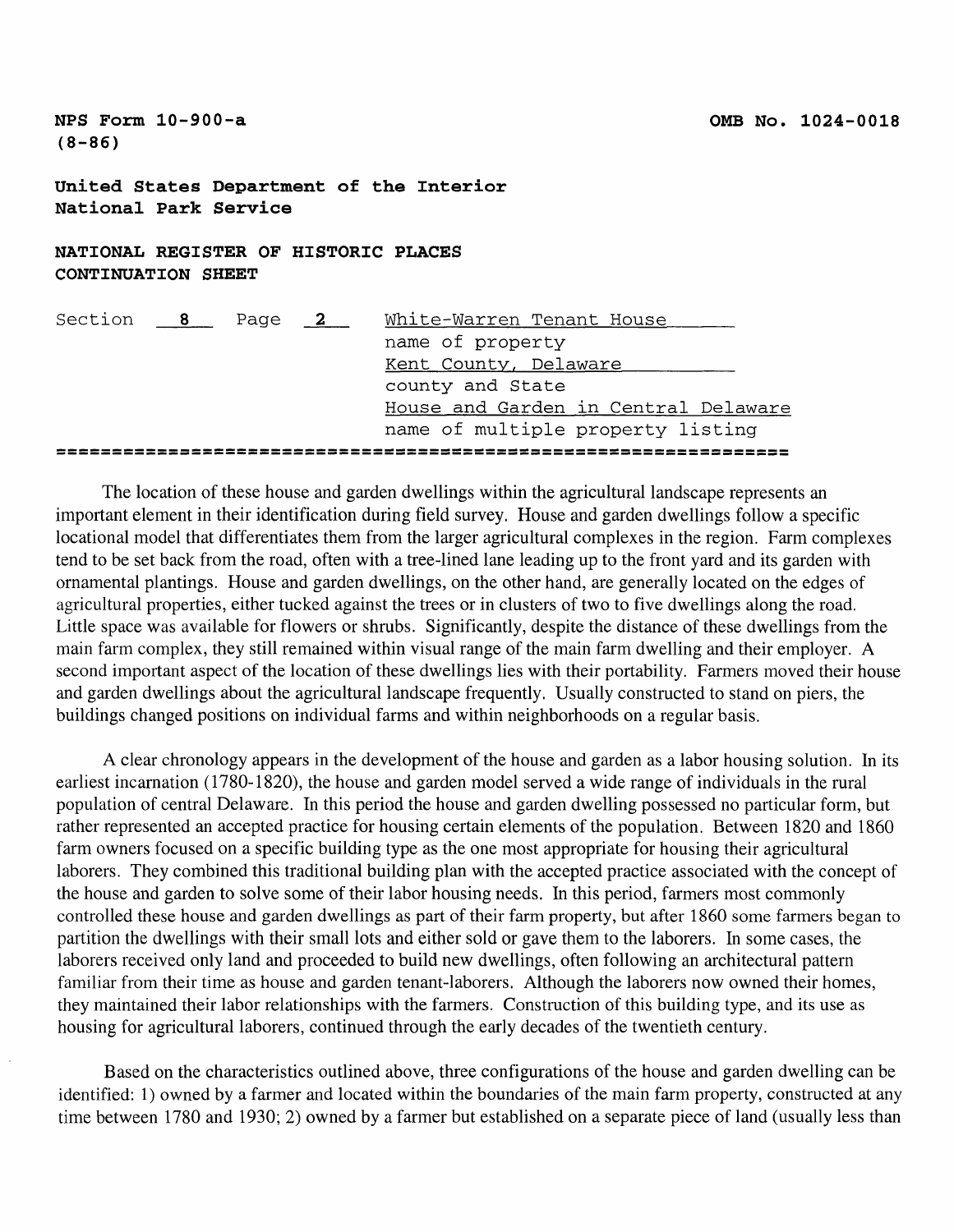| NPS Form $10-900-a$<br>$(8 - 86)$                                 |                                                                                                                                            |  |  | OMB No. 1024-0018 |  |  |  |  |  |
|-------------------------------------------------------------------|--------------------------------------------------------------------------------------------------------------------------------------------|--|--|-------------------|--|--|--|--|--|
| United States Department of the Interior<br>National Park Service |                                                                                                                                            |  |  |                   |  |  |  |  |  |
| NATIONAL REGISTER OF HISTORIC PLACES<br><b>CONTINUATION SHEET</b> |                                                                                                                                            |  |  |                   |  |  |  |  |  |
| Section 8 Page 3 White-Warren Tenant House                        | name of property<br>Kent County, Delaware<br>county and State<br>House and Garden in Central Delaware<br>name of multiple property listing |  |  |                   |  |  |  |  |  |

five acres), most likely constructed between 1800 and 1880; and 3) owned by an agricultural laborer on a plot of less than five acres, most likely built between 1850 and 1930.

The White-Warren Tenant House, built during the last quarter of the nineteenth century, possesses significance as an example of a house and garden dwelling built and owned by a farmer within the boundaries of his own farm and also represents the continuing use of the house and garden as a strategy for housing agricultural laborers in the late nineteenth and early twentieth centuries. Members of the White-Warren family erected this type of labor housing on their farm at least as early as the first quarter of the nineteenth century.<sup>1</sup> Once established as a tradition for handling their labor housing problem, the practice continued through several generations into the twentieth century. Thus the White-Warren Tenant House survives as an example of continuing construction of the house and garden property type in the late nineteenth and early twentieth centuries and documents the persistence of both the building form and the housing practice in that period.

Ownership of the White-Warren Farm, which presently contains approximately 605 acres, lay in the family of the present owner at least as far back as 1742 when Richard White and his new wife settled on the property.2 Richard's grandson, John White, inherited the farm between 1810 and 1820. John married Sarah Reed, and she gave birth to two daughters prior to John's early death at the age of 25 in 1823-24: Sarah, who would marry Charles Warren circa 1840; and Mary, who remained single. The two daughters lived on or managed the farm together through the last two-thirds of the nineteenth century.<sup>3</sup>

Documentary records, particularly tax assessments and probate records, demonstrate the strategies used by several generations of the White and Warren families to manage the farm and its agricultural labor. In 1822,

<sup>&</sup>lt;sup>1</sup>KCPR, John White, 1825-1838, see especially the guardianship accounts for his minor children.

 $I<sup>2</sup>$ It is not known specifically how Richard White acquired the farm but it is clear that the family owned the property.

<sup>&</sup>lt;sup>3</sup>Warren family history, Warren Family Papers, private collection.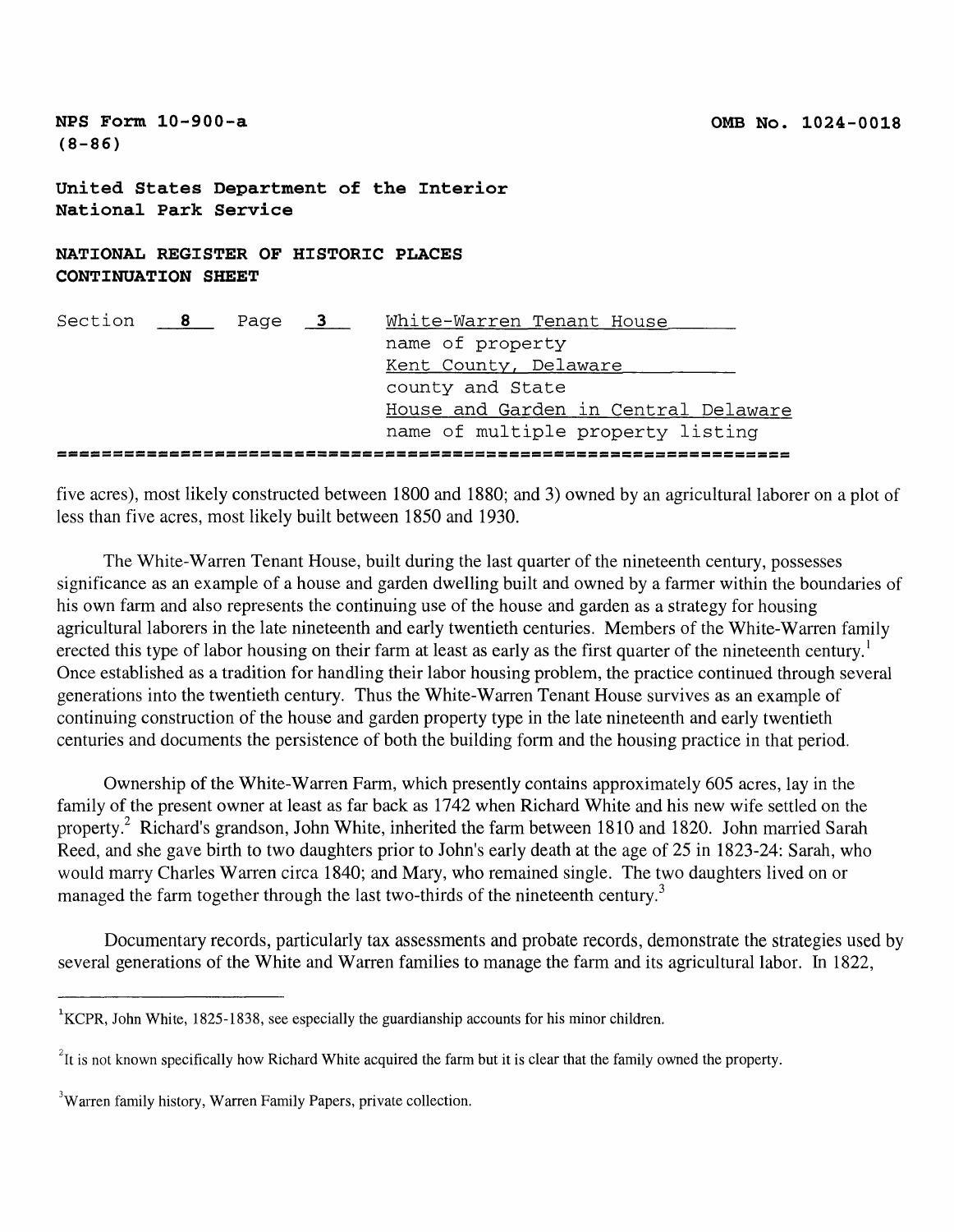**United States Department of the Interior National Park Service**

**NATIONAL REGISTER OF HISTORIC PLACES CONTINUATION SHEET**

| Section 8 Page |  | $\overline{\mathbf{4}}$ | White-Warren Tenant House |  |  |  |                                      |
|----------------|--|-------------------------|---------------------------|--|--|--|--------------------------------------|
|                |  |                         | name of property          |  |  |  |                                      |
|                |  |                         | Kent County, Delaware     |  |  |  |                                      |
|                |  |                         | county and State          |  |  |  |                                      |
|                |  |                         |                           |  |  |  | House and Garden in Central Delaware |
|                |  |                         |                           |  |  |  | name of multiple property listing    |
|                |  |                         |                           |  |  |  |                                      |

John White owned 702 acres: 360 acres with wooden tenements, probably the land on which the farm complex stood; 150 acres of land, mostly wood, in tenure of T. Wells; 42 acres of land with a log house in tenure of J. Brunby; and 150 acres of land with wooden tenements in tenure of C. Catts.<sup>4</sup> When White died intestate circa 1823-24, his mother, Anna White, inherited 160 acres of her son's land.<sup>5</sup> The remainder of John's land, which included 564 acres and several dwellings, descended to the "White heirs:" his widow, Sarah, and his two daughters, Sarah and Mary. Between about 1820 and 1840, the White women lived on the "home farm;" farm tenants and agricultural laborers lived in the rest of the dwellings (at least two frame houses and one log house).<sup>6</sup> In addition to the farm managers and laborers who worked the farm, the family owned an average of three or four slaves throughout these years.<sup>7</sup>

After the death of John's widow circa 1830, the two orphan daughters apparently lived on the farm with their grandmother, Anna, until Sarah married Charles Warren circa 1840.<sup>8</sup> Following the marriage, Sarah and her sister moved to Milford Hundred.<sup>9</sup> By 1845, Anna White no longer lived on the property; by 1850, she had been certified insane and committed to the Kent County Almshouse.<sup>10</sup> From the time of Sarah's marriage through about 1860, all of the White property was rented to farm tenants. In 1845, a tenant named Thomas

- <sup>8</sup>Warren family history.
- 9USPC, Milford Hundred, 1850.
- $^{10}$ USPC, Murderkill Hundred, 1850.

 ${}^{4}$ KCTA, Murderkill Hundred, 1822.

<sup>&</sup>lt;sup>5</sup>KCTA, Murderkill Hundred, 1828.

<sup>°</sup>KCTA, Murderkill Hundred, 1828 and 1837.

 $\mathrm{7}$ KCPR, John White, 1825-1838.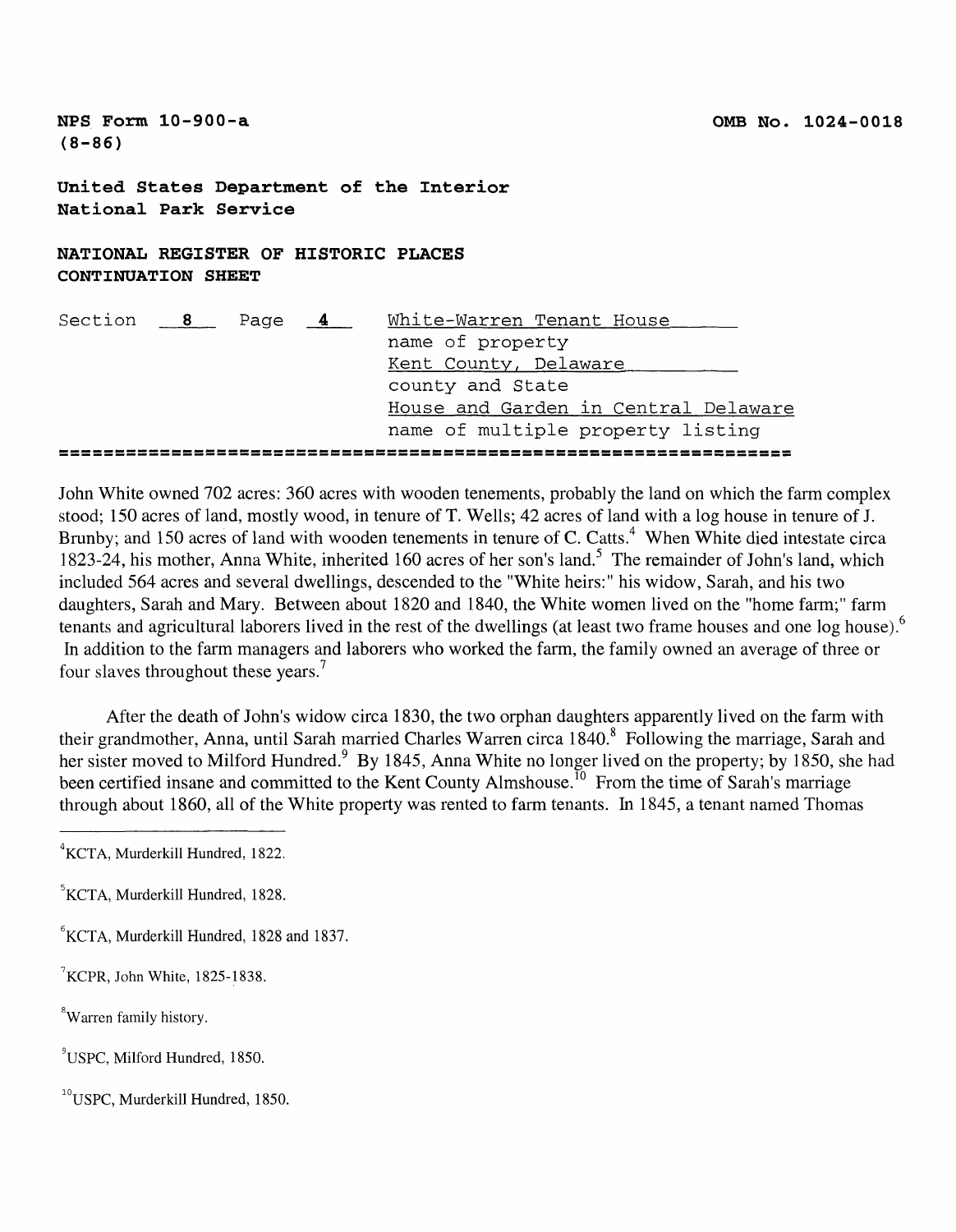**United States Department of the Interior National Park Service**

**NATIONAL REGISTER OF HISTORIC PLACES CONTINUATION SHEET**

| Section 8 | Page 5 | White-Warren Tenant House            |
|-----------|--------|--------------------------------------|
|           |        | name of property                     |
|           |        | Kent County, Delaware                |
|           |        | county and State                     |
|           |        | House and Garden in Central Delaware |
|           |        | name of multiple property listing    |
|           |        |                                      |

Jester farmed 510 acres, including Anna White's portion.<sup>11</sup> An additional 40 acres of land, with an old frame dwelling, was in the tenure of Benjamin Dill, while another tenant, James Case, rented 150 acres of land with a two-story dwelling.<sup>12</sup> Jester clearly functioned as the farm manager, owning \$217 worth of livestock, including five horses, two steers, eight cows, eighteen sheep, two sows, nine pigs, and four shoats. Dill and Case owned significantly smaller amounts of livestock.

Sometime between 1860 and 1870, Sarah's husband died, and the two women returned to live in the twostory frame dwelling on the home farm, now containing approximately 600 acres.<sup>13</sup> In 1871, Sarah Warren paid taxes on 600 acres with a frame dwelling and outbuildings, as well as \$571 worth of livestock, suggesting that the White-Warren property still functioned as a working farm.<sup>14</sup> While the assessors did not enumerate specific tenant houses of the house and garden type, they may have counted them among the outbuildings, a common practice during the nineteenth century. Sarah Warren's children, of which only three were boys, clearly could not have run a farm of such size alone. In 1870, only one of Sarah's sons, John, age 29, worked full-time on the farm; Albert, age 11, and Charles, age 13, still attended school.<sup>15</sup> Given the White family's history of constructing separate dwellings for laborers, and letting them raise their own livestock, the practice likely continued into Sarah's and Mary's tenure as managers of the farm.

Sarah and Mary continued to manage the farm through 1897, when they transferred the property to Sarah's

 $^{12}$ Ibid.

 $11$ KCTA, Murderkill Hundred, 1845.

 $^{13}$ KCTA, South Murderkill Hundred, 1868 and 1871.

<sup>&</sup>lt;sup>14</sup>KCTA, South Murderkill Hundred, 1871.

<sup>&</sup>lt;sup>15</sup> USPC, South Murderkill Hundred, 1870.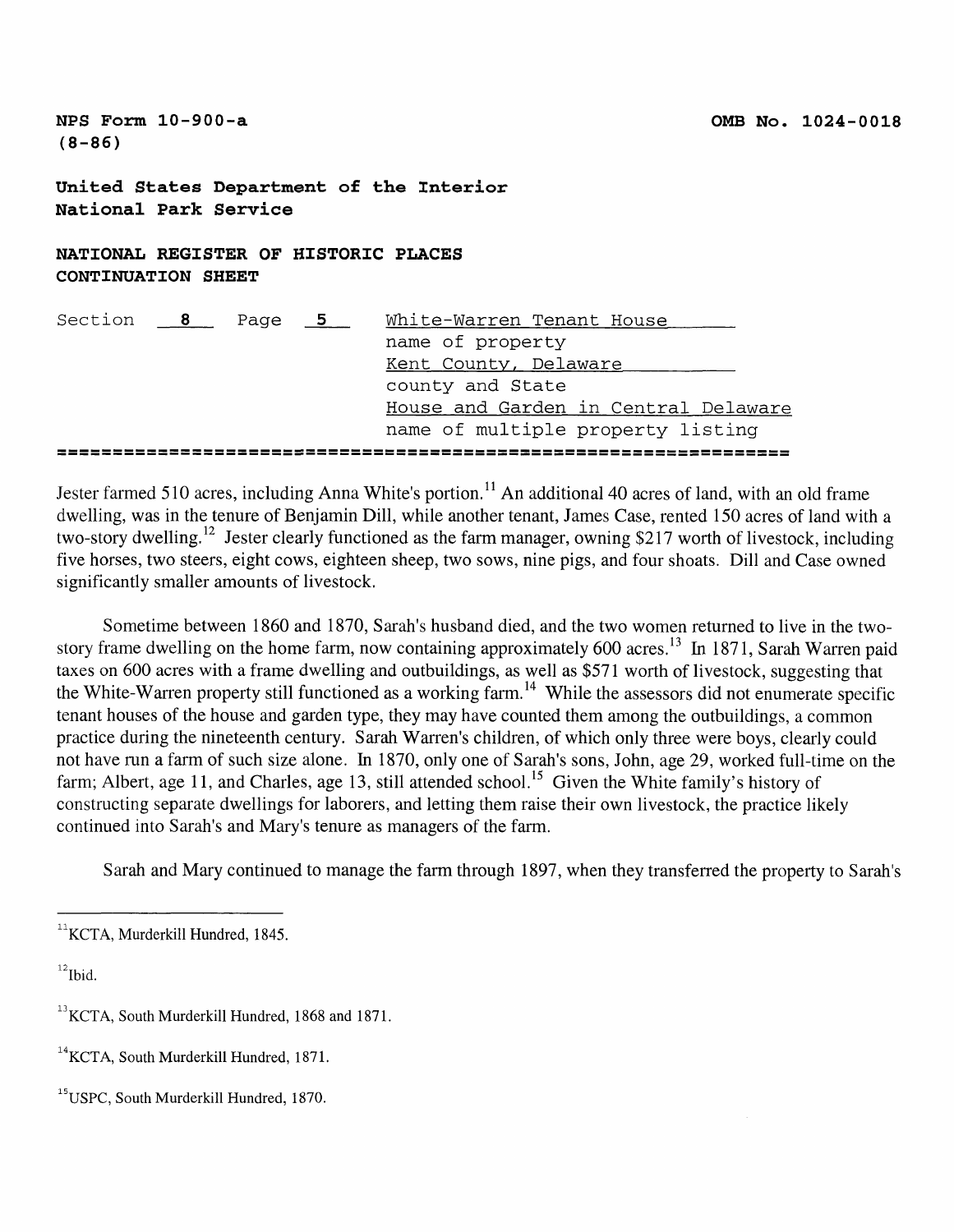**United States Department of the Interior National Park Service**

# **NATIONAL REGISTER OF HISTORIC PLACES CONTINUATION SHEET**

| Section | $\overline{\mathbf{8}}$ | Page | $\overline{\phantom{0}}$ | White-Warren Tenant House |  |  |  |                                      |
|---------|-------------------------|------|--------------------------|---------------------------|--|--|--|--------------------------------------|
|         |                         |      |                          | name of property          |  |  |  |                                      |
|         |                         |      |                          | Kent County, Delaware     |  |  |  |                                      |
|         |                         |      |                          | county and State          |  |  |  |                                      |
|         |                         |      |                          |                           |  |  |  | House and Garden in Central Delaware |
|         |                         |      |                          |                           |  |  |  | name of multiple property listing    |
|         |                         |      |                          |                           |  |  |  |                                      |

nine children. 16 While all nine possessed an interest in the land, only Albert and Charles paid taxes for and lived on the property.<sup>17</sup> Between 1868 and 1898, the Warrens acquired significantly more land. Albert resided on 600 acres in a two-story frame house and outbuildings, probably the "home farm," and had over \$645 in stock, while Charles possessed 430 acres, 300 of which included a two-story frame house and two tenant houses, and another 130 that contained a one-and-one-half-story house in the tenure of Watson Moore.<sup>18</sup> Emily Warren, probably a single female related to the Warrens, paid taxes on a house and lot of nine acres, which had a rental value of \$24.<sup>19</sup> Giving or renting house and garden dwellings to single women allowed them to control their own homes rather than existing on the fringes of larger households; this practice existed in Kent County from the late eighteenth century on. Thus the Warren heirs continued to operate the family farm with the assistance of agricultural laborers, some of whom they housed in house and gardens, into the twentieth century.

An important aspect of the location of these dwellings lies with their portability. Farmers moved their house and garden dwellings about the agricultural landscape frequently, thus making portability a hallmark of this building type not only in regards to their location, but also in the design of the buildings themselves. In anticipation of moving the buildings on a regular basis either within individual farms or within neighborhoods, house and garden dwellings were usually constructed to stand on piers. While the White-Warren Tenant House was moved to its current location in 1930, it remains on the original farm and near the location on which it was built, thus retaining its integrity of location and setting. The nominated plot represents the current location of the building, and likely contains about the same amount of land that was probably used by the tenant in its original location, thereby preserving the landscape typical to the dwelling during the period of significance.

<sup>19</sup>Ibid.

 $^{16}$ KCRD, Book H Volume 13 p. 266. Sarah and Mary both died shortly after the sale.

 $17$  KCTA, District 6, 1898-99.

 $^{18}$ KCTA, District 6, 1898-99.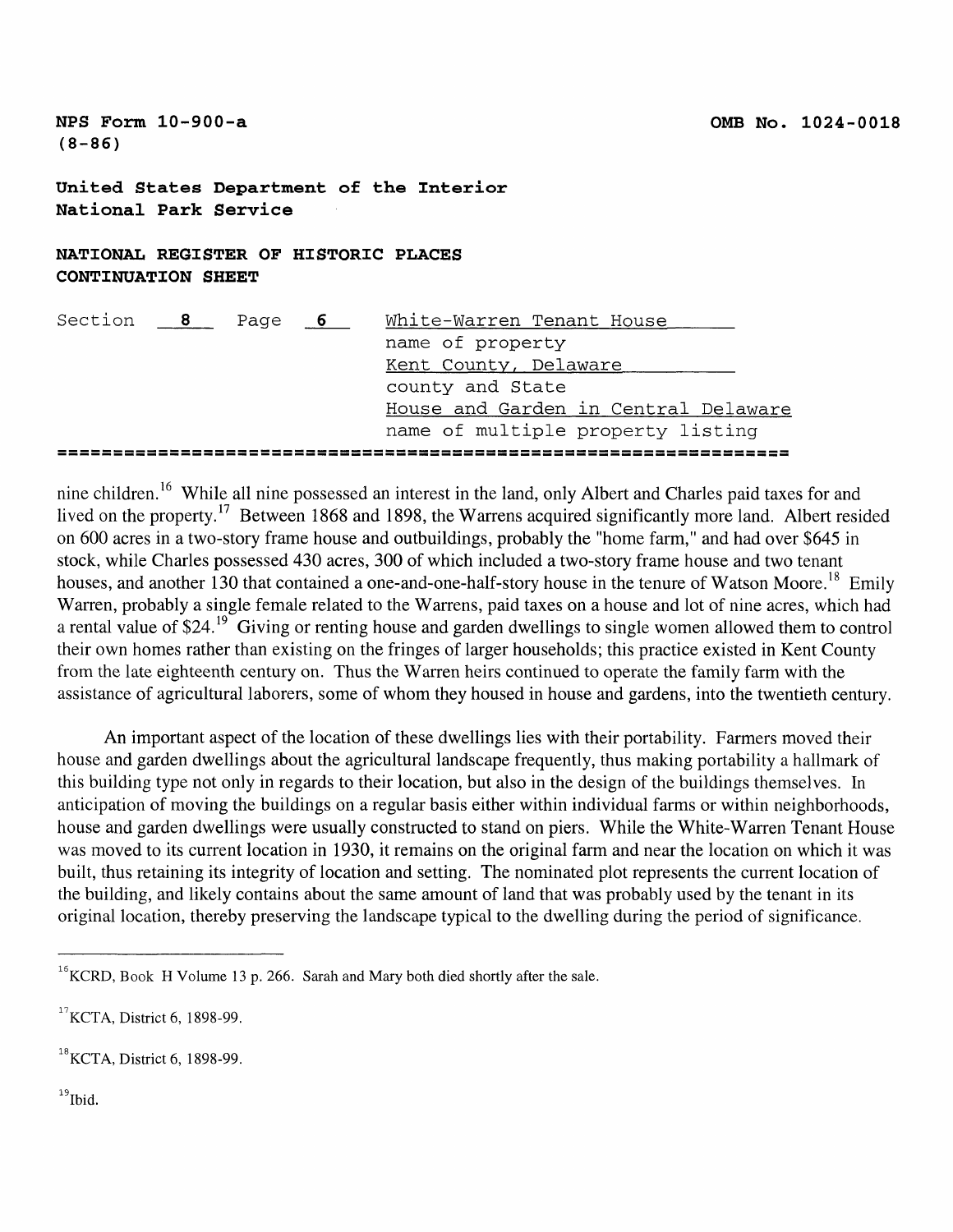**United States Department of the Interior National Park Service**

**NATIONAL REGISTER OF HISTORIC PLACES CONTINUATION SHEET**

| Section 8 Page 7 |  | White-Warren Tenant House            |
|------------------|--|--------------------------------------|
|                  |  | name of property                     |
|                  |  | Kent County, Delaware                |
|                  |  | county and State                     |
|                  |  | House and Garden in Central Delaware |
|                  |  | name of multiple property listing    |
|                  |  |                                      |

Clearly, the surviving house and garden dwelling, built during the last quarter of the nineteenth century, represents a late example of the property type, marking a continuation of this labor housing practice in the late nineteenth and early twentieth centuries.

The White-Warren House Tenant House retains sufficient integrity to be listed in the National Register of Historic Places. Portability is a hallmark of the house and garden building type, therefore, under Criteria Consideration B, because relocation of the dwelling maintained its presence on the farm where it was originally constructed, in an agricultural setting, surrounded by plowed fields, and within visual contact of the main farm dwelling and agricultural complex, the White-Warren Tenant House retains significant integrity of location and setting. Integrity of design, materials and workmanship is exhibited by the hall-chamber plan of the original block and its three-bay, one-and-one-half-story form, which are still easily recognizable despite the presence of an early twentieth century addition on one gable end of the building. The original winder stair and evidence for the original chimney and hearth can be seen in the main room. At least three periods of finish can be found, including early whitewash over timbers and vertical board paneling and an upgrade to gypsum board. The exterior is currently covered by a layer of asbestos shingles over earlier weatherboard; the original fenestration pattern survives. Treatment of doors and windows is very simple; plain fascia board trim can be found throughout the house. Given the high level of integrity in setting, and the survival of the form of the early building, this dwelling possesses integrity of feeling. The long-term association of this building with the White-Warren family and its practice of housing agricultural laborers in house and garden dwellings provides the White-Warren Tenant House with integrity of association.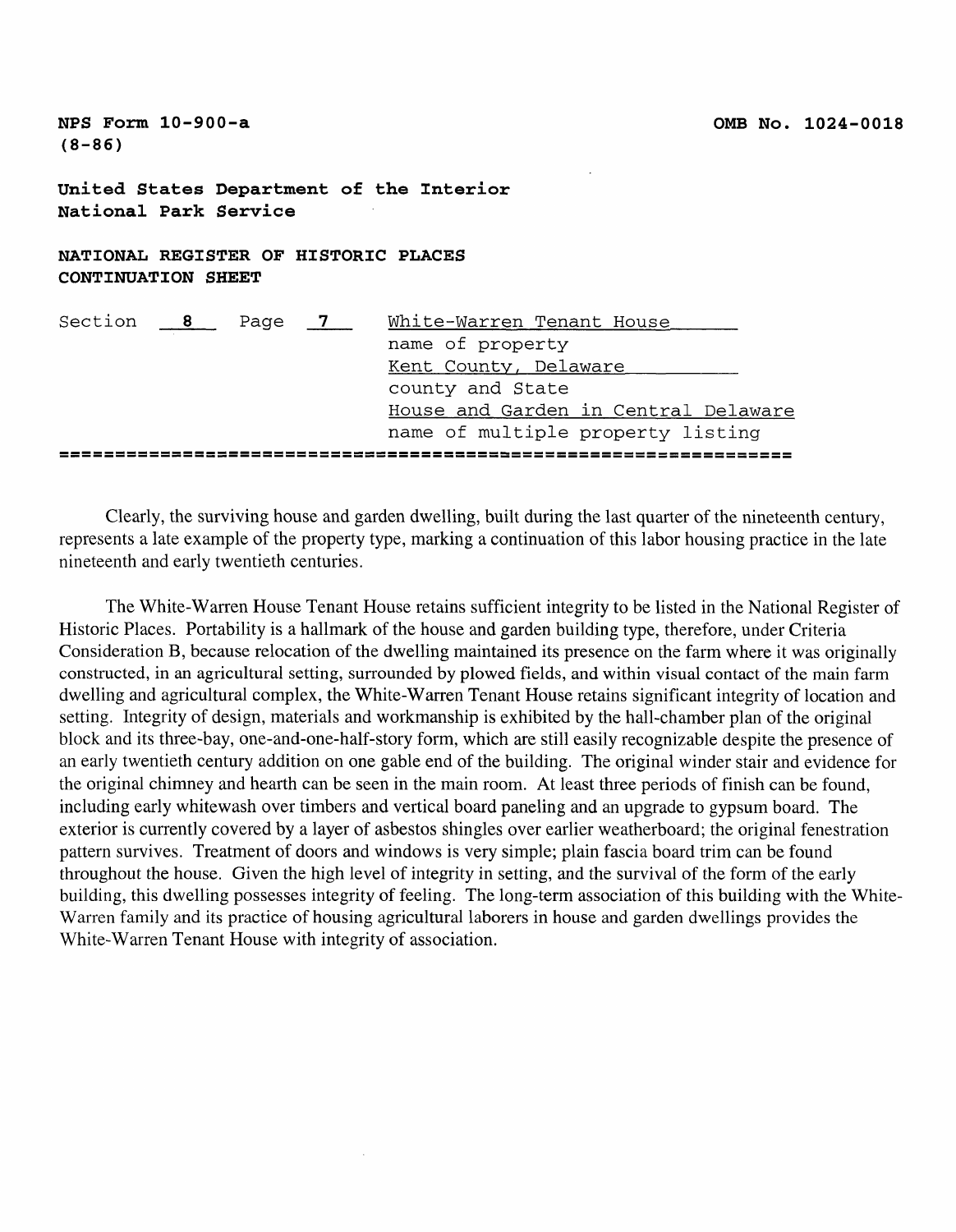**United States Department of the Interior National Park Service**

**NATIONAL REGISTER OF HISTORIC PLACES CONTINUATION SHEET**

| Section 8 | Page | $\frac{8}{2}$ | White-Warren Tenant House |  |  |  |                                      |
|-----------|------|---------------|---------------------------|--|--|--|--------------------------------------|
|           |      |               | name of property          |  |  |  |                                      |
|           |      |               | Kent County, Delaware     |  |  |  |                                      |
|           |      |               | county and State          |  |  |  |                                      |
|           |      |               |                           |  |  |  | House and Garden in Central Delaware |
|           |      |               |                           |  |  |  | name of multiple property listing    |
|           |      |               |                           |  |  |  |                                      |

Comprehensive Planning

| Zone:          | Upper Peninsula                                         |
|----------------|---------------------------------------------------------|
| Periods:       | 1830-1880 +/-; Industrialization and Early Urbanization |
|                | 1880-1940 +/-; Urbanization and Early Suburbanization   |
| Themes:        | Agriculture                                             |
|                | Settlement Patterns and Demographic Change              |
|                | Architecture, Engineering and Decorative Arts           |
| Property Type: | House and Garden Dwelling                               |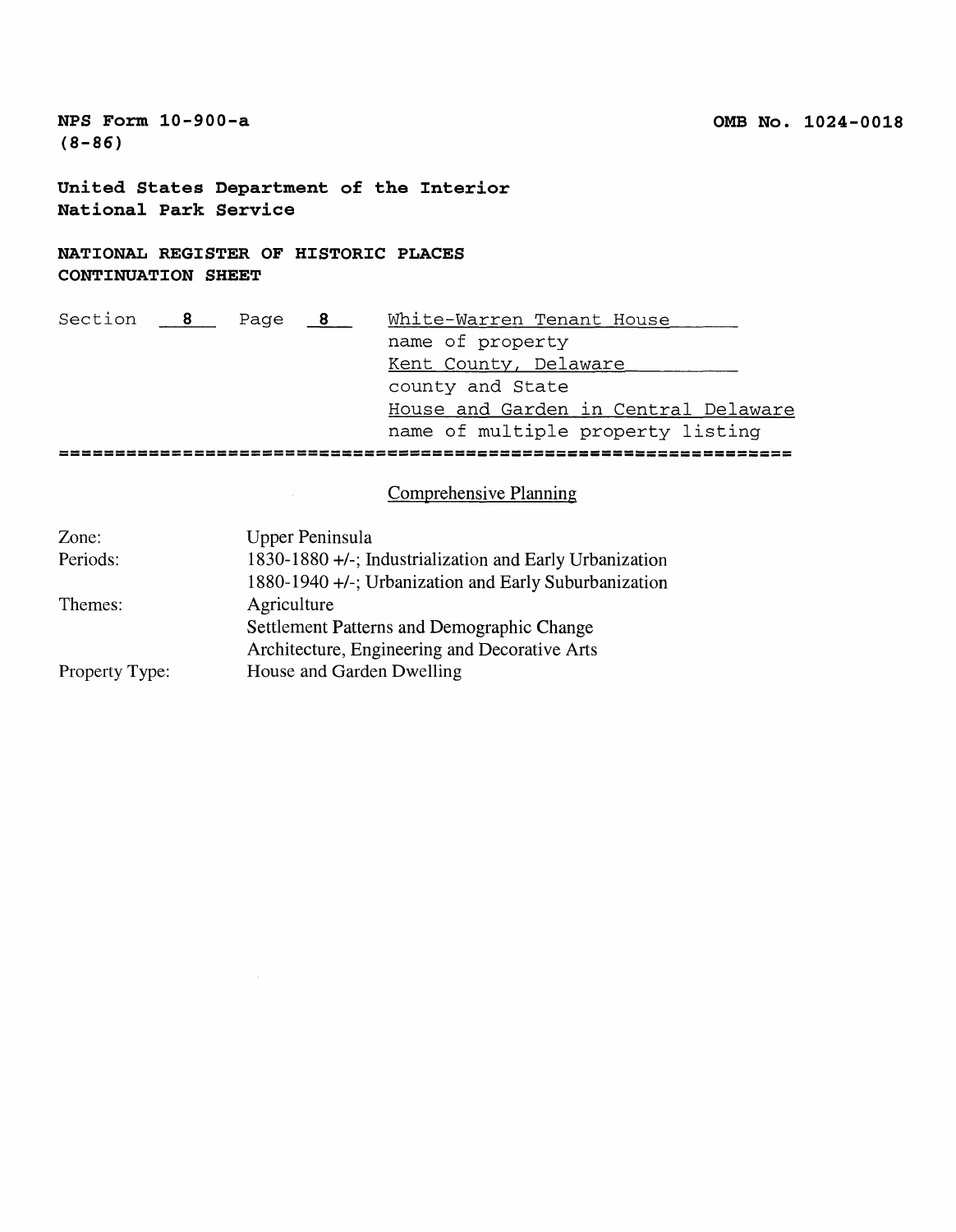**United States Department of the Interior National Park Service**

**NATIONAL REGISTER OF HISTORIC PLACES CONTINUATION SHEET**

| Section 9 | Page | $\mathbf 1$ | White-Warren Tenant House            |
|-----------|------|-------------|--------------------------------------|
|           |      |             | name of property                     |
|           |      |             | Kent County, Delaware                |
|           |      |             | county and State                     |
|           |      |             | House and Garden in Central Delaware |
|           |      |             | name of multiple property listing    |
|           |      |             |                                      |

# **Bibliography**

#### Primary Sources:

Beers, D. G. Atlas of the State of Delaware. Philadelphia: Pomeroy and Beers, 1868.

Byles Map of Kent County, Delaware, 1859.

Delaware Cultural Resource Survey. State Historic Preservation Office, Dover, Delaware.

KCCC. Kent County Court of Chancery. Kent County Courthouse, Dover, Delaware.

KCMI. Kent County Mutual Insurance Company Records. Delaware State Archives, Dover, Delaware.

KCOC. Kent County Orphans Court Records. Kent County Courthouse, Dover, Delaware.

KCPR. Kent County Probate Records. Delaware State Archives, Dover, Delaware.

KCRD. Kent County Recorder of Deeds. Kent County Administration Building, Dover, Delaware.

KCRW. Kent County Recorder of Wills. Kent County Administration Building, Dover, Delaware.

KCTA. Kent County Tax Assessments. Delaware State Archives, Dover, Delaware.

US AC. United States Manuscript and Summary Agricultural Census for Delaware: 1850-1890.

USPC. United States Manuscript and Summary Population Census for Delaware: 1800-1920.

White-Warren Family Papers. Private Collection.

Interviews:

Warren, Albert D., by Rebecca J. Siders, Anna Andrzejewski, Louis Nelson, and Kirk Ranzetta. January 1995.

See Statement of Context for additional sources.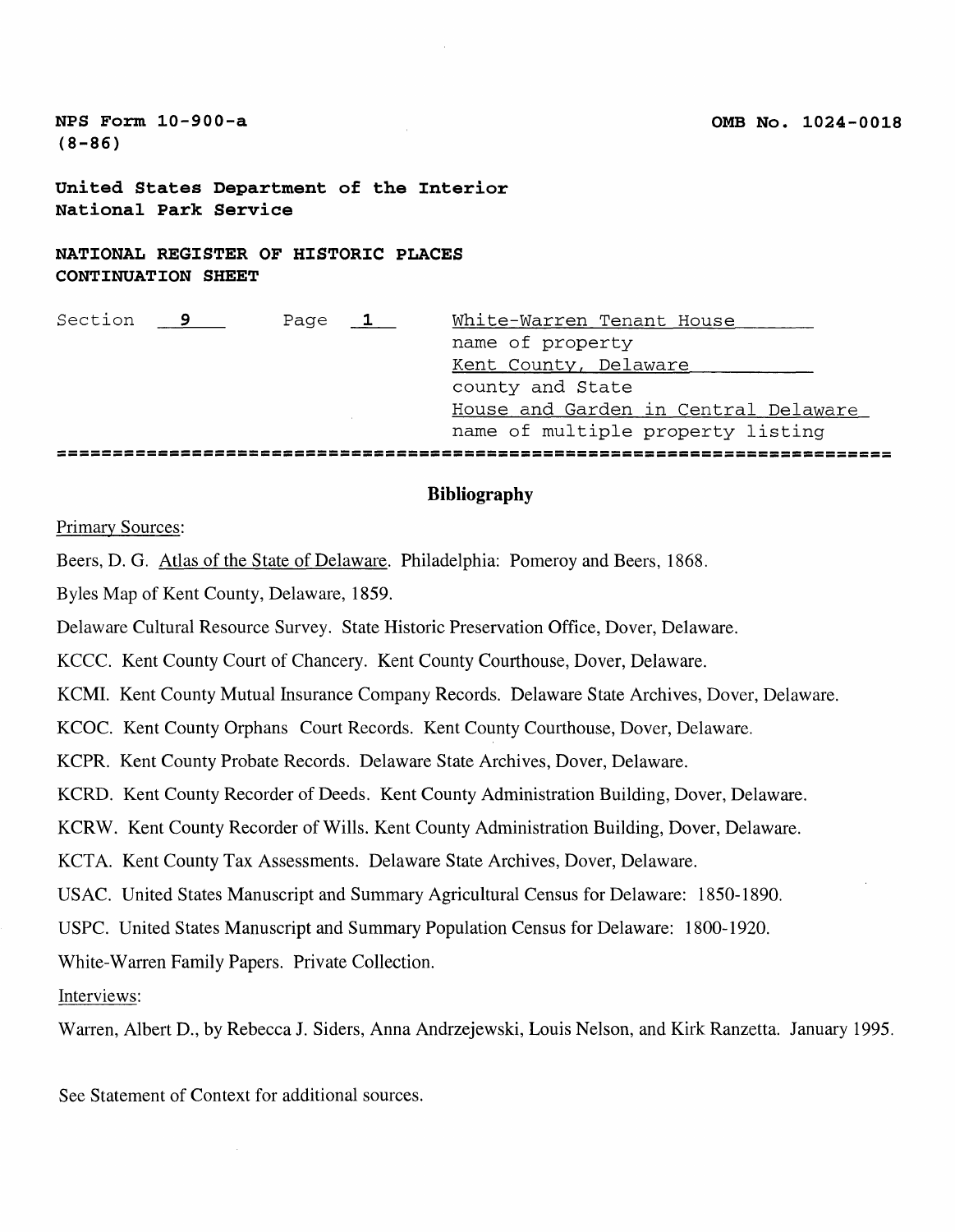**NFS Form 10-900-a OMB No. 1024-0018 (8-86) United States Department of the Interior National Park Service NATIONAL REGISTER OF HISTORIC PLACES CONTINUATION SHEET** Section 10 Page 1 White-Warren Tenant House name of property Kent County, Delaware\_\_\_\_\_\_\_\_\_ county and State House and Garden in Central Delaware name of multiple property listing 

# Verbal Boundary Description

The boundary of the parcel nominated with the White-Warren Tenant House is shown on the accompanying Kent County tax parcel map (SM-00-126-00-02-46-000), and is outlined in bold black lines. The nominated parcel is a roughly square plot, containing approximately one acre, and measuring 208.71 feet per side. The location of the property is at UTM reference point 18 441920 4318500.

# Boundary Justification

The described boundary located within the tax parcel (SM-00-126-00-02-46-000) includes the tenant house and its surrounding yard. The tenant house is part of a larger 492-acre parcel, which includes the main farm complex. Since this larger parcel is not significant in relation to the house and garden as defined in the statement of context, we have delineated a one-acre plot, a common size for house and gardens, in a square shape directly around the resource.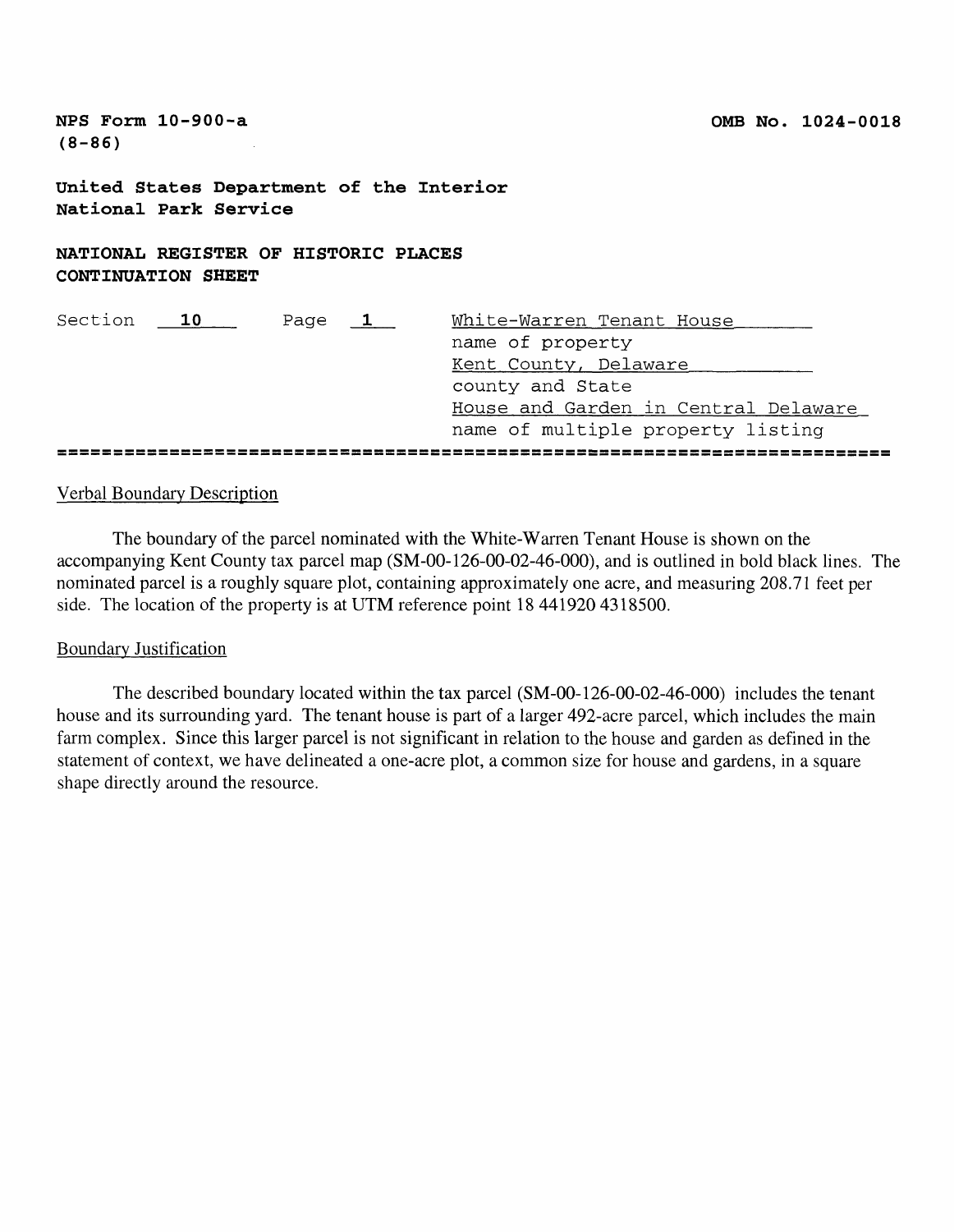

 $\ddot{\phantom{0}}$ 

WHITE - WARREN TENANT HOUSE WHITE - WARREN TENANT HOUSE K-3023 K-3023



DRAWN BY< A. ANDRZEJEWSKI, D. MCCARTHYDRAWN BY: A. ANDRZEJEWSKI, D. MCCARTHY

White-Warren Tenant House CRS // K-3023Northeast side of Route 261 Sandtown vicinity, SouthMurderkill Hundred, KentCounty, Delaware